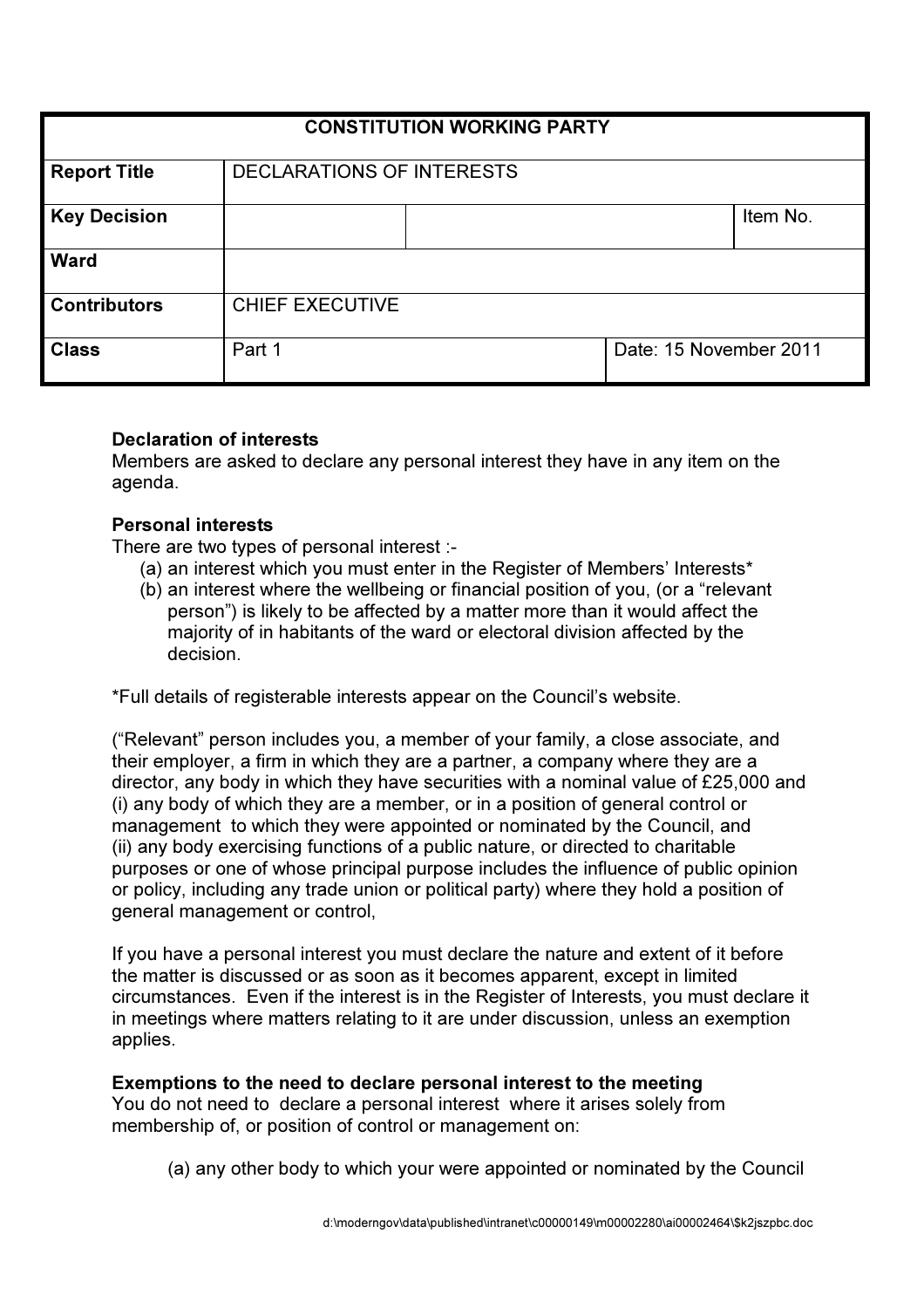(b) any other body exercising functions of a public nature.

In these exceptional cases, unless your interest is also prejudicial, you only need to declare your interest if and when you speak on the matter .

### Sensitive information

If the entry of a personal interest in the Register of Interests would lead to the disclosure of information whose availability for inspection creates or is likely to create a serious risk of violence to you or a person living with you, the interest need not be entered in the Register of Interests, provided the Monitoring Officer accepts that the information is sensitive. Where this is the case, if such an interest arises at a meeting, it must be declared but you need not disclose the sensitive information.

### Prejudicial interests

Your personal interest will also be prejudicial if all of the following conditions are met:

- (a) it does not fall into an exempt category (see below)
- (b) the matter affects either your financial interests or relates to regulatory matters - the determining of any consent, approval, licence, permission or registration
- (c) a member of the public who knows the relevant facts would reasonably think your personal interest so significant that it is likely to prejudice your judgement of the public interest.

# Categories exempt from being prejudicial interest

- (a)Housing holding a tenancy or lease with the Council unless the matter relates to your particular tenancy or lease; (subject to arrears exception)
- (b) School meals, school transport and travelling expenses; if you are a parent or guardian of a child in full time education, or a school governor unless the matter relates particularly to the school your child attends or of which you are a governor;
- (c) Statutory sick pay; if you are in receipt
- (d) Allowances, payment or indemnity for members
- (e)Ceremonial honours for members
- (f) Setting Council Tax or precept (subject to arrears exception)

# Effect of having a prejudicial interest

If your personal interest is also prejudicial, you must not speak on the matter. Subject to the exception below, you must leave the room when it is being discussed and not seek to influence the decision improperly in any way.

# Exception

The exception to this general rule applies to allow a member to act as a community advocate notwithstanding the existence of a prejudicial interest. It only applies where members of the public also have a right to attend to make representation, give evidence or answer questions about the matter. Where this is the case, the member with a prejudicial interest may also attend the meeting for that purpose. However the member must still declare the prejudicial interest, and must leave the room once they have finished making representations, or when the meeting decides they have